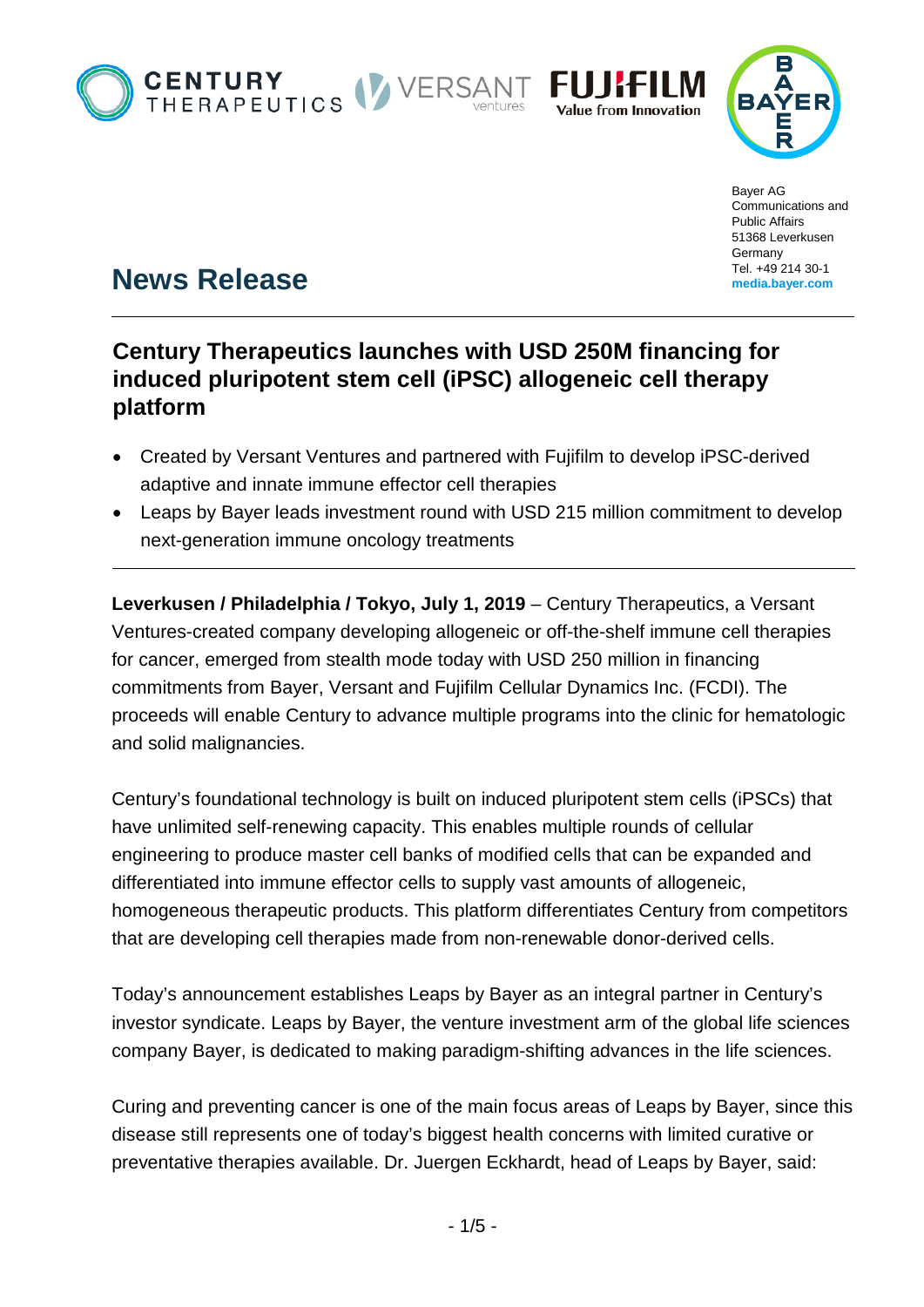"We are very excited about the potential of Century's platform. It represents a unique opportunity in the development of next generation cell therapies that promise to address previously incurable cancers."

Century was founded by Versant in 2018 and later that year formed a strategic partnership with FCDI, a subsidiary of Fujifilm Corporation, to develop iPSC-derived immune effector cells for cancer. FCDI's vertically integrated iPSC platform has been optimized over the last 15 years to include the foremost reprograming technology that uses genome integration-free methods to generate GMP grade iPSC lines. Century also has exclusive access to FCDI's leading immune effector cell differentiation protocols and intellectual property to manufacture GMP-grade immune effector cells at commercial scale. Under the terms of the iPSC platform license agreement, FCDI will serve as the primary manufacturer of Century's cellular products.

"Versant believes that allogeneic reagents represent the next wave of innovation in cell therapy and created Century to engineer truly off-the-shelf products to treat both hematologic and solid tumors," said Carlo Rizzuto, PhD., a Versant partner and Century director. "Today's financing marks an important milestone in our effort to enable cell therapies to treat a much broader array of cancer patients."

"Fujifilm's mission is to bring new value to society through innovation and the creation of new technologies, products and services. We are confident that FCDI's cutting edge iPSC technologies and promising regenerative medicine solutions currently under development, can create new value to fulfill unmet medical needs and improve the lives of patients around the world," said Toshikazu Ban, Corporate Vice President of Fujifilm Corporation. "By accelerating development of new cancer immunotherapies using allogeneic iPSC through Century, we aim to deliver the therapy to patients as soon as possible."

"The financial support and expertise from this consortium of partners will enable Century to realize the full potential of our iPSC platform and expand patient access to cell therapy," said Lalo Flores, PhD., CEO of Century. "I am grateful to have their experience to guide the development of our promising allogeneic cell therapies for cancers with high unmet need."

In addition to Dr. Flores, Century has attracted a highly experienced team in cell therapy research and development that includes Hyam Levitsky, MD, President of Research and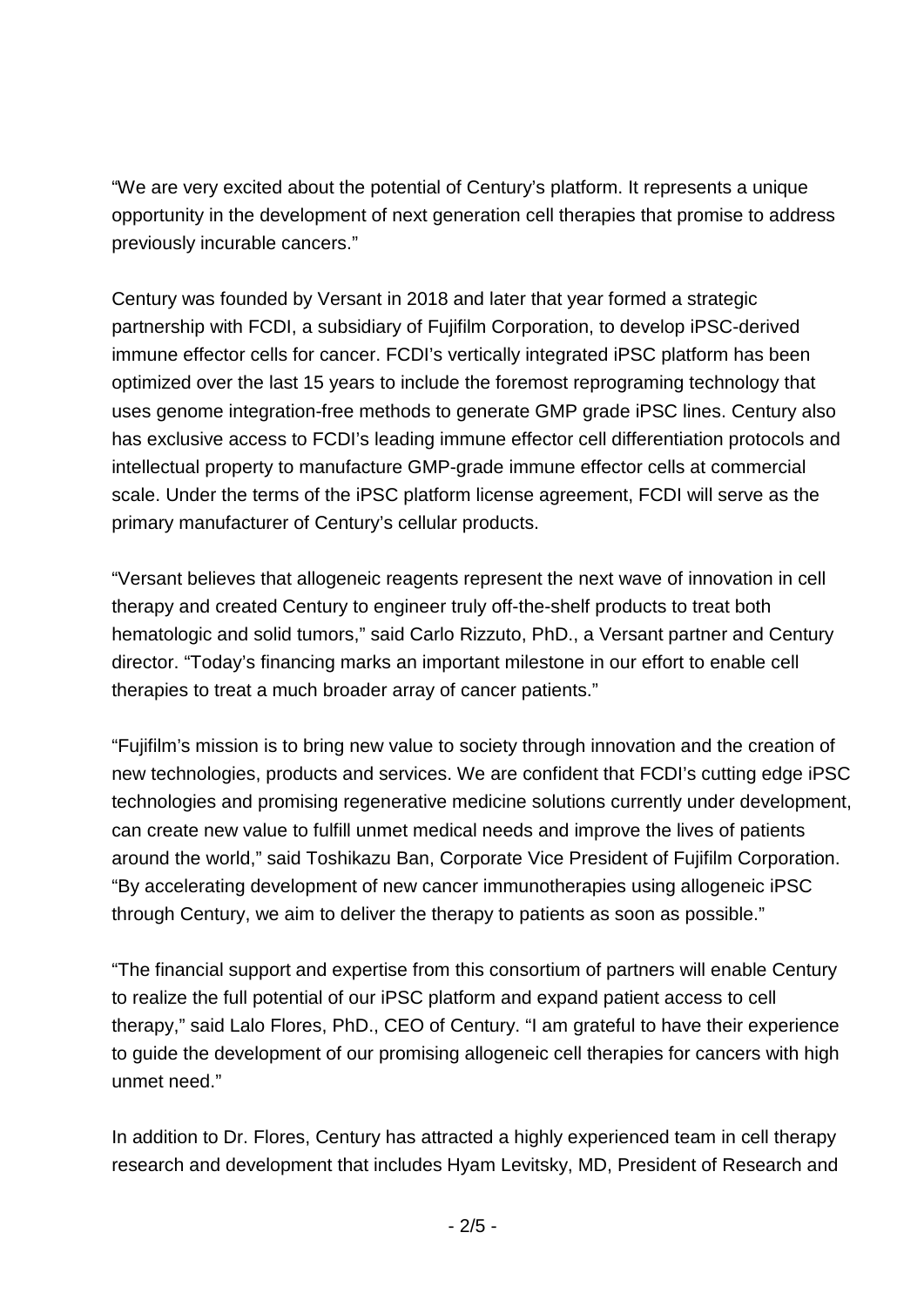Development; Luis Borges, PhD., Chief Scientific Officer; and Adrienne Farid, PhD., Chief Development Officer. The company also has a pair of world renowned scientific cofounders including Marcela Maus, MD, PhD., assistant professor of medicine at Harvard Medical School and director of the Cellular Immunotherapy Cancer Center at Massachusetts General Hospital, and Hiro Nakauchi, MD, PhD., professor of genetics at Stanford University School of Medicine.

#### **About Century Therapeutics**

Century Therapeutics is harnessing the power of adult stem cells to develop curative allogeneic cell therapies for cancer. Century's genetically-engineered, iPSC-derived immune effector cell products are designed to specifically target hematologic and solid cancers. Its commitment to developing off-the-shelf cell therapies will expand patient access and provides an unparalleled opportunity to advance the course of cancer care. For more, please visit [www.centurytherapeutics.com](http://www.centurytherapeutics.com/)

### **About Bayer and Leaps by Bayer**

Bayer is a global enterprise with core competencies in the life science fields of health care and nutrition. Bayer's products and services are designed to benefit people by supporting efforts to overcome the major challenges presented by a growing and aging global population. At the same time, Bayer aims to increase its earning power and create value through innovation and growth. Bayer is committed to the principles of sustainable development, and the Bayer brand stands for trust, reliability and quality throughout the world. In fiscal 2018, the Bayer global group employed around 117,000 people and had sales of 39.6 billion euros. Capital expenditures amounted to 2.6 billion euros, R&D expenses to 5.2 billion euros. For more information, go to [www.bayer.com.](http://www.bayer.com/)

[Leaps by Bayer,](https://leaps.bayer.com/) a unit of Bayer is investing into solutions to some of today's biggest problems. Previous Leaps investments into potentially breakthrough technologies include Casebia Therapeutics (CRISPR/Cas technology to cure severe genetic disorders), BlueRock Therapeutics (iPSC technology to cure cardiovascular and CNS diseases), Joyn Bio (probiotics for plants to enable for chemical fertilizer-free farming) and recently Khloris (iPSC as cancer vaccination agents for potential prevention or cure).

### **About Versant Ventures**

Versant Ventures is a leading healthcare investment firm committed to helping exceptional entrepreneurs build the next generation of great companies. The firm's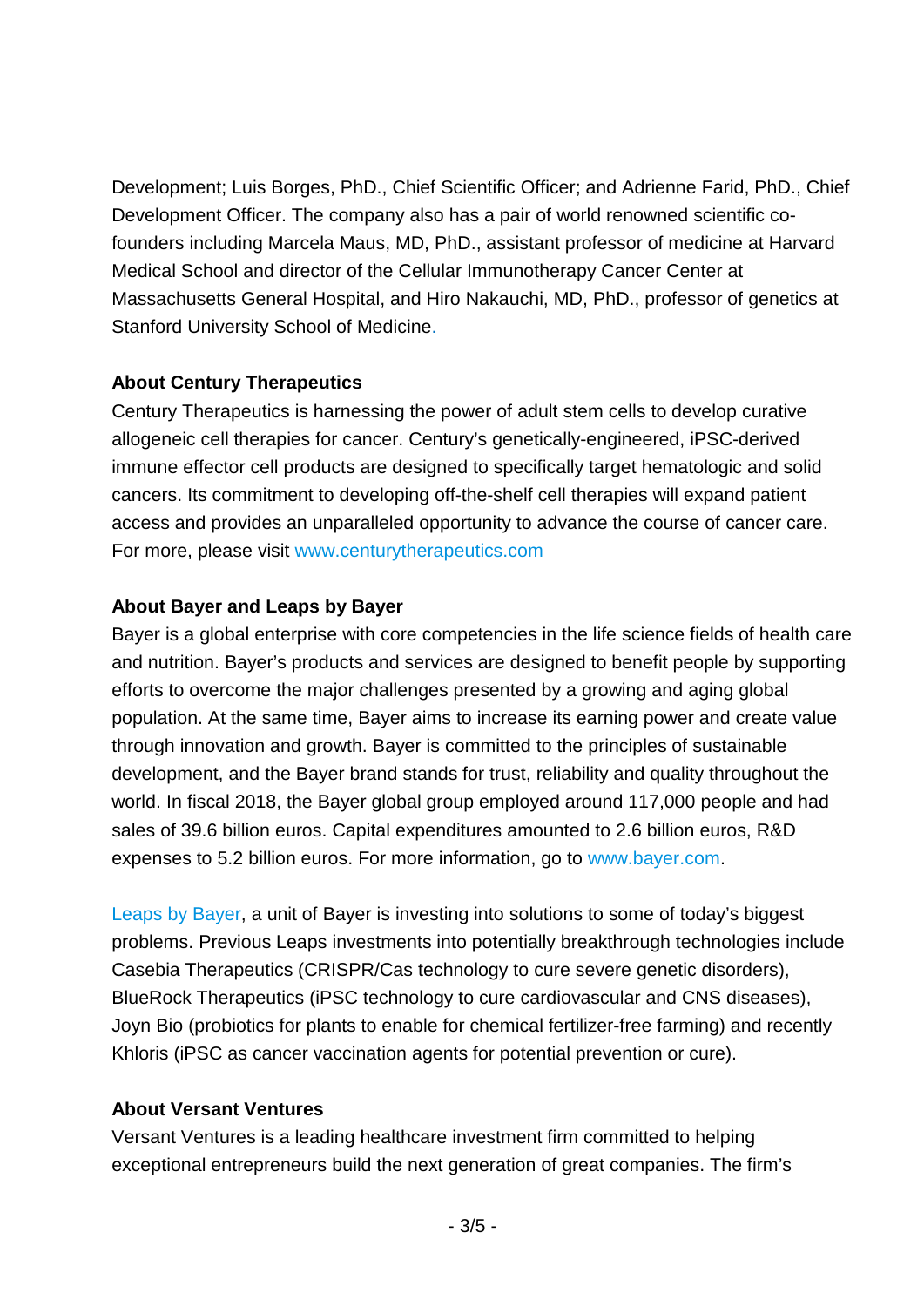emphasis is on biotechnology companies that are discovering and developing novel therapeutics. With USD 3 billion under management and offices in the U.S., Canada and Europe, Versant has built a team with deep investment, operating and clinical expertise that enables a hands-on approach to company building. Since the firm's founding in 1999, more than 70 Versant companies have achieved successful acquisitions or IPOs. For more information, please visit [www.versantventures.com](http://www.versantventures.com/)

#### **About Fujifilm**

Fujifilm Corporation, Tokyo, Japan is one of the major operating companies of Fujifilm Holdings Corporation. The company brings cutting edge solutions to a broad range of global industries by leveraging its depth of knowledge and fundamental technologies developed in its relentless pursuit of innovation. Its proprietary core technologies contribute to the various fields including healthcare, graphic systems, highly functional materials, optical devices, digital imaging and document products. These products and services are based on its extensive portfolio of chemical, mechanical, optical, electronic and imaging technologies. For the year ended March 31, 2019, the company had global revenues of \$22 billion, at an exchange rate of 111 yen to the dollar. Fujifilm is committed to responsible environmental stewardship and good corporate citizenship. For more information, please visit: [www.fujifilmholdings.com.](http://www.fujifilmholdings.com/)

### **About Fujifilm Cellular Dynamics, Inc. (FCDI)**

Fujifilm Cellular Dynamics, Inc. (FCDI), a wholly owned subsidiary of Fujifilm Corporation, is a leading developer and supplier of human cells used in discovery, toxicity testing and regenerative medicine applications. Leveraging technology that can be used to create induced pluripotent stem cells (iPSCs) and differentiated tissue-specific cells from any individual, FCDI is committed to advancing life science research and transforming the therapeutic development process in order to fundamentally improve human health. The company's inventoried iCell® products and donor-specific MyCell® Products are available in the quantity, quality, purity and reproducibility required for drug and cell therapy development. For more information, please visit: [www.fujifilmCDI.com](http://www.fujifilmcdi.com/)

Contact Bayer Europe: **Dr. Katharina Jansen, phone +49 214 30-33243** Email: [katharina.jansen@bayer.com](mailto:katharina.jansen@bayer.com)